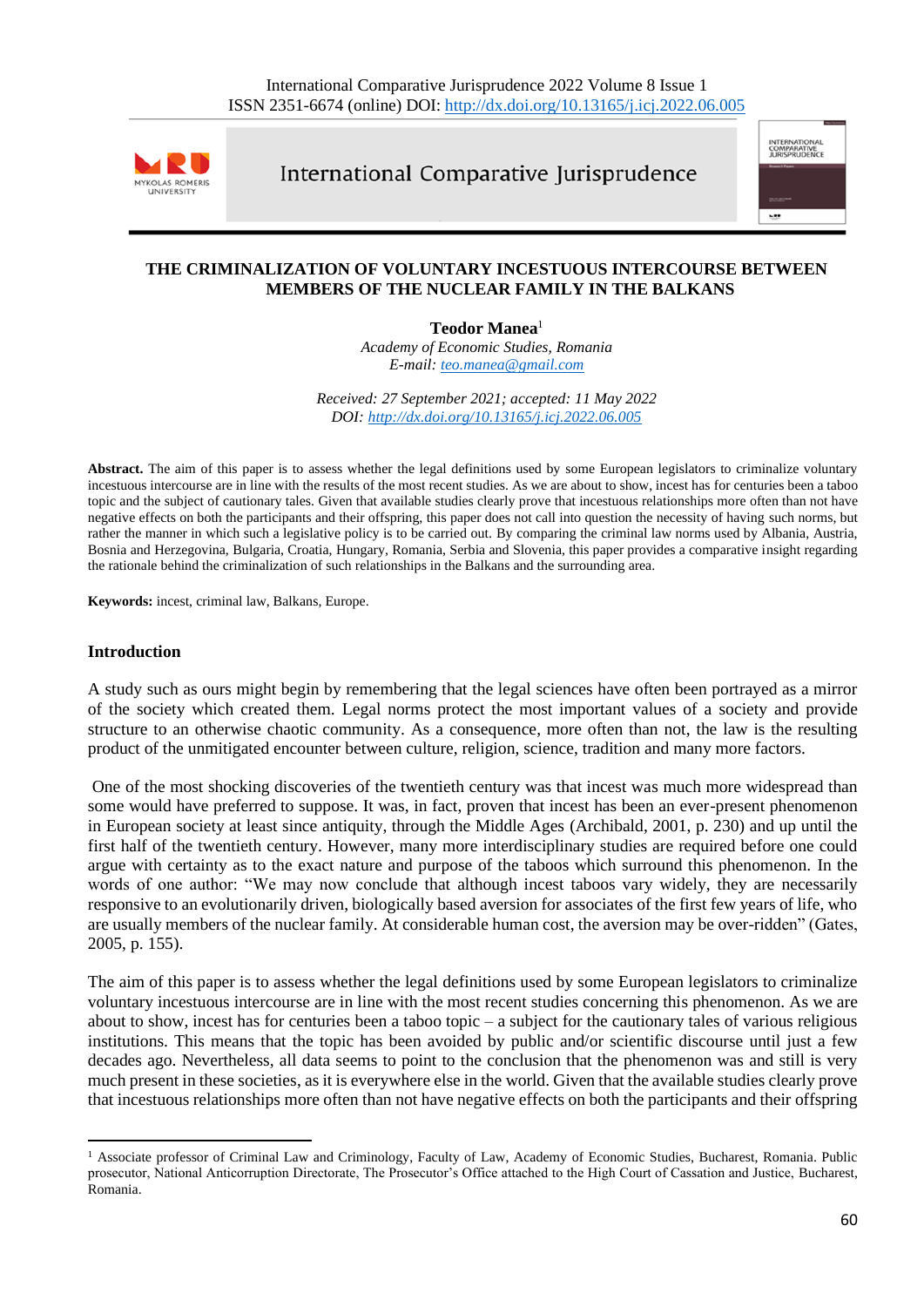(Erickson, 2005, pp. 177–179), this paper does not call into question the necessity of the criminalization of voluntary incestuous intercourse, but rather the manner in which such a legislative policy is to be carried out.

We should also underline the fact that taboos have been defined differently by various authors. For the purposes of this paper, by a taboo we understand an unwritten rule which prohibits the members of a society from acknowledging, practicing, discussing, analysing or mentioning a specific practice, idea, phenomenon or ideology. In this sense, our definition is closer to that of Westermarck, who believes that a taboo is essentially a moral rule (Arnhart, 2005, p. 212).

As this should be a brief analysis, we chose to limit our study to one single part of Europe where the component states share important historical and cultural links, more specifically to the Balkans and some of the surrounding countries. Consequently, the conclusions of this paper are mainly relevant for this part of the European continent, but they should also prove to be a good starting point for any future research, regardless of the geographical and/or cultural setting.

The structure of this analysis is composed of three main sections. The first is meant to provide the reader with a brief state of the art concerning studies on incest. As there are hundreds, if not thousands, of studies conducted on this topic, we are not going to attempt to include and generally review all of them. Instead, we are going to try to highlight some of the main ideas which result from this body of research and which are relevant for any legal study of said criminal law norms. An emphasis will be placed on the history of these efforts, as one of our objectives is to find out when humanity started to better understand this phenomenon. The second section includes a general overview of the relevant criminal law norms used by these states for the criminalization of voluntary incestuous intercourse. In order gain a basic understanding of the emerging patterns, we have consulted the Criminal Codes of Albania, Austria, Bosnia and Herzegovina, Bulgaria, Croatia, Hungary, Romania, Serbia and Slovenia. The last section includes some conclusions and remarks concerning the data offered in the first two sections. We would have certainly liked to include examples of court rulings from each and every country, however this proved to be impossible because of the linguistical and technical barriers encountered during our research. Nevertheless, a short review of the jurisprudential trends in existence in Romania should be enough to provide the reader and future studies with a general direction.

One should also remember that this study is not about involuntary or coerced incestuous intercourse. As we have previously stated, the aim of this paper is to offer another perspective on the actuality of the legal definitions used by the national legislator in order to criminalize voluntary incestuous relationships. Therefore, we are going to review the corresponding offense for the latter type of conduct, which is usually named "incest". We are aware that "true" incestuous relations are rare in the jurisprudence, as such acts more often than not involve some form of coercion. In another author's words, "because children are normally reared by their parents and siblings with one another, nuclear family incest is rare except as child abuse" (Wolf, 2014, p. 134). Nevertheless, this is exactly why more legal studies are needed on this subject, while rape or sexual abuse between the members of the nuclear family has been extensively researched. This paper should provide a good stepping stone for any such future research on this topic.

Having said all that, we can move on to the first section of this study, where we offer a brief overview of the ideas which, in our opinion, should be taken into consideration before formulating any *de lege ferenda* proposition on the subject of incest.

#### 1. **A few ideas concerning the state of research on the topic of incest**

For a very long time, the phenomenon of incest was shrouded in a veil of taboos and stereotypes. In fact, at the end of the nineteenth century, most scientists believed that incestuous relations were common in nature and uncommon in human society, as the latter, being the more evolved species, developed cultural mechanisms to prevent it. This idea was false, and was proven as such by studies conducted in the first half of the next century. In fact, we now know that it is the other way around. The reality, it would seem, is that incest is now more common than ever in human communities and uncommon in nature (Erickson, 2005, pp. 177–180).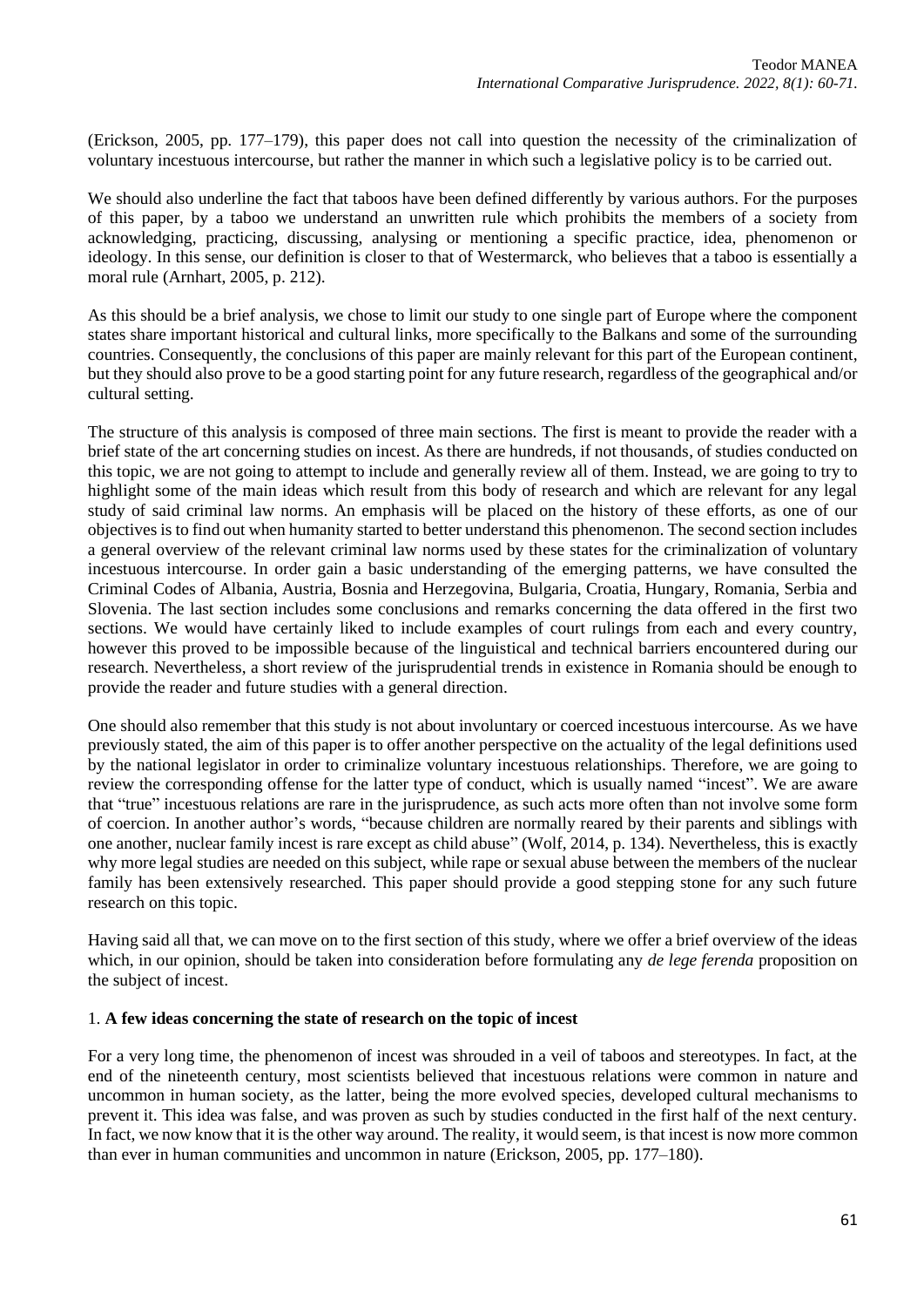Unfortunately, historians lack the data required to be able to create exact statistics for each era and for every society. However, what one could certainly argue is that incestuous relations, both inside and outside the nuclear family, have always played a role in European society. As we are about to see, these practices have gone from being perfectly acceptable or even the rule to being the subject of countless taboos.

In Ancient Rome, given the latest demographic-oriented studies, it would seem that marriages between siblings were a common occurrence. We now know this because the Roman administration organized a census of the population every fourteen years, and some scrolls recording these results have survived to this day (Scheidel, 2005, p. 93). However, one could hardly argue that these marriages were the norm in Roman society and we still do not know what motivated them, as the determining factors might have varied substantially. Religion, finances, culture, family history and many more factors could have led a family to decide to marry the siblings or the halfsiblings.

Ancient Egypt was somewhat different, in the sense that marriages between siblings were the norm in that society even after the Roman conquest (Scheidel, 2005, p. 105). However, researchers are still not in agreement regarding the factors which favoured these sorts of matrimonial arrangements. It could be argued that there was not just one single determining driver, but multiple such elements of different natures.

We should point out that all these studies show is that incest between indirect relatives, even between members of the same nuclear family (e.g., between siblings), existed as a practice in the Mediterranean space during antiquity. It should not be understood that incest between direct (primary) relatives was common or that the existence of any kind of incestuous relations in this historical era serves as definitive proof that incestuous intercourse is less problematic from a medical point of view. In fact, more data is needed before jumping to any sort of conclusion.

During the Medieval Era, such forbidden practices were considered useful for moral and religious propaganda in the Christian kingdoms and principalities, as well as (more often than not) of great interest as chivalric adventures (Archibald, 2001, p. 229). However, it would be an error to believe that the conceptualization of such a prohibition was a random occurrence. Like most taboos, this rule played an important social role in a society which lacked other practical means of preventing it. In a time when general education and mass-media did not exist, cautionary tales passed from hearth to hearth would have been among the best means of communicating an important lesson for the public health of the general population. Moreover, instituting an incest taboo was viewed as useful by writers such as Thomas Aquinas, who believed that this would help people restrain their sexual urges when living in close and communal quarters, as most common-folk would have done in those times (Archibald, 2001, p. 230).

All this being said, it is easy to notice that these cautionary tales were mostly concerned with incestuous relations between members of the same nuclear family. In contrast to antiquity, marriages between siblings were no longer tolerated by the religious authorities and became the subject of very strict prohibitions. However, incestuous relations outside of the nuclear family were not only tolerated, but even encouraged. Marriage between first cousins became one of the most efficient ways of strengthening family bonds and preserving the wealth accumulated by previous generations.

The idea that certain incestuous relations were not only acceptable, but also normal, survived the end of the Medieval Era and was adopted by modern societies. In the modern era, when the wealth and good reputation of the family play an important social role, marriages between cousins were common both for high society and for the middle class (the bourgeoisie) in the most civilized nations of the era (Kuper, 2009, pp. 243–245).

All this being said, it would seem that incest was not a significant issue for European States at the beginning of the twentieth century; the phenomenon was widespread enough, but it was not of major concern. As we have previously said, intercourse between cousins was normal and encouraged, as long as it took place after marriage. Intercourse between direct relatives and/or between siblings was unacceptable, however unstoppable and impossible to research, as shame, the spectre of social stigma, and centuries of old taboos sealed the lips of most of the people involved. In addition, as we have previously indicated, most scientists, like most western societies,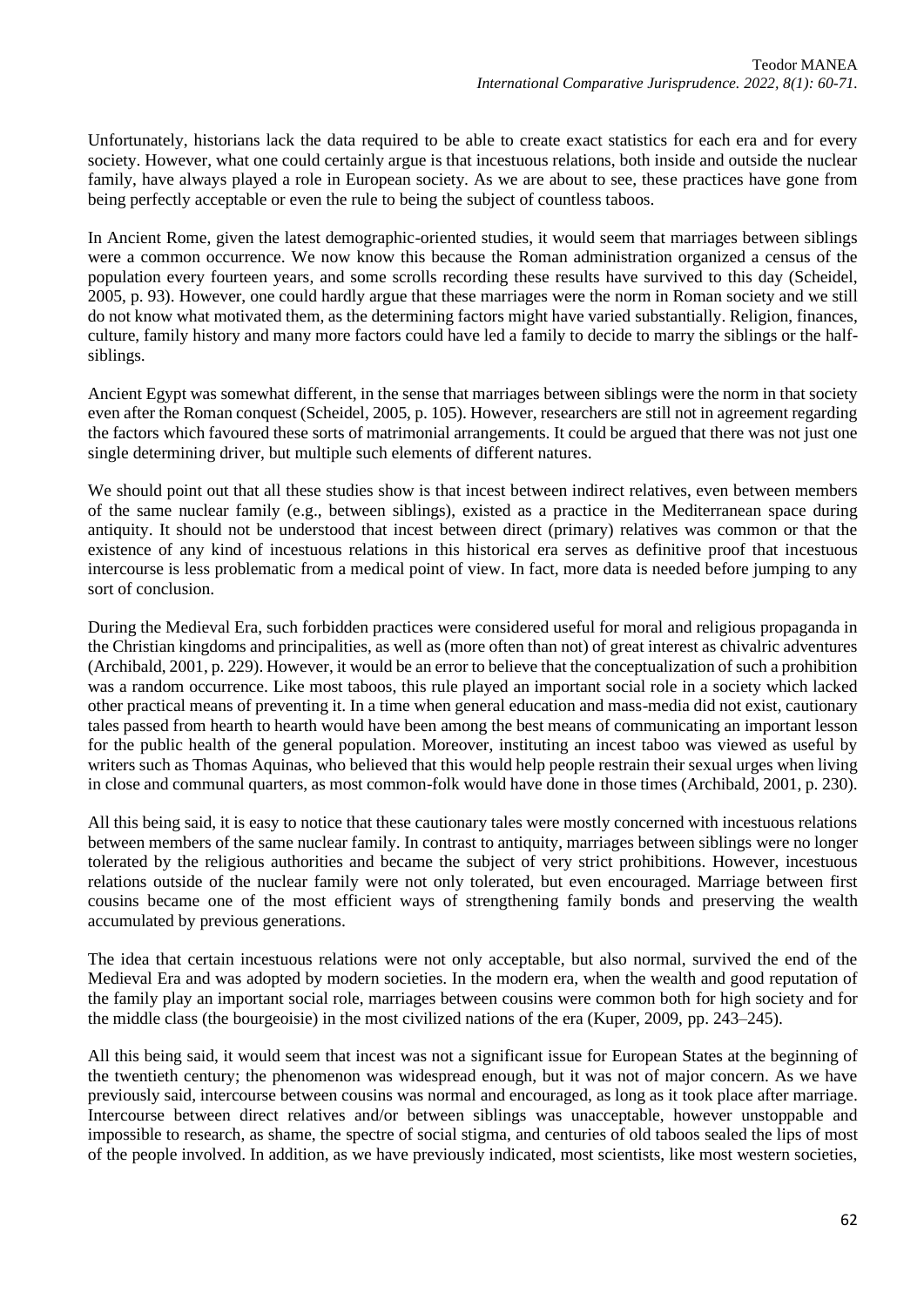embraced a stereotype and claimed that incest was a constant only in nature, where ethics, culture and religion did not exist.

One should consider not only the psychological damage produced by the abuse of the more powerful participant (the parent, the older sibling, etc.), but also the psychological issues that arise from the stigma that the more fragile participant, the one convinced to indulge the pleasures of the former, has to bear in society when the truth about the incestuous relationships becomes common knowledge inside that community (Hadreas, 2002, p. 219).

At the same time, the modern sciences of sociology and anthropology were in their earliest days, and even the most open-minded researchers of the time would have probably refused to be involved in any such investigation. One should remember that, in the first half of the twentieth century, academics of the social sciences viewed any interdisciplinary study which involved recognizing the methodology of natural sciences as dangerous for the autonomous status of their respective fields (Shepher, 1983, pp. 176–177).

This perspective slowly changed and, in the second half of the last century, academic discourse reached a point where collaboration might be possible. The number of scientists who still argue in favour of a purely unique determining cause is reducing each day. In fact, one could hardly argue, for example, that genetic and/or environmental determinism are still popular theories (Bateson, 2005, pp. 35–36). In fact, interdisciplinary discourse has shown the limitations of the knowledge accumulated by each field on this topic. In the opinion of one author, this is problematic, as the lack of scientific interest which exists in one field of study also limits the potential findings of the people who are studying the same topic in another field of study (Bittles, 2005, p. 54).

The latter idea can be easily illustrated by mentioning two apparently completely separate lines of inquiry. Firstly, one could remember that it was posited that the study of primates might prove useful for the understanding of the avoidance of inbreeding as a naturally selected behaviour. It is certainly true that this kind of research is still in its early stages and its findings should be treated cautiously for the moment, but one should also consider the impact of its basic assertions. If most primates seem to have a naturally selected behaviour which helps them to avoid the dangers of inbreeding (Pusey, 2005, pp. 71–72), it is certainly worth considering that the prohibition of incest has a much more solid footing than it would appear. Does this mean that the cultural (or religious) taboo is also driven by a natural instinct of the human being? The general answer is yes; however, at the turn of the century, the extent to which the latter shaped the former was still unclear.

In a study conducted in the last years of the twentieth century, it was shown that there were a lot fewer cases of biological fathers who initiated incestuous intercourse with their offspring than there were step-fathers, or fathers who initiated such relations with members of their extended families (Seto, Lalumiere & Kuban, 1999, p. 271). The authors believe that close childhood association between members of the nuclear family was the explanation, thus validating, at least partially, a theory formulated in 1889 by Westermarck. However, the general conclusion of the study is that more research is needed before drawing a more categorical conclusion. Ten years later, another study, sociological this time, draw the conclusion that close childhood connections are not enough to prevent incestuous intercourse if a strong prohibition is not already in place (Shor & Simchai, 2009, p. 1836). We have mentioned these two studies as examples for a much more heterogeneous reality of the state of the art on this topic.

Secondly, by switching to the social sciences, one might observe that, although these sciences have been somewhat more interested in the subject, the ideas that they may provide are general at best. As an example, from a sociological point of view, it has been said that marriages between siblings:

…occur almost exclusively in societies where ranking is sufficiently developed to exempt high-status people from most manual labour, as in chiefdoms, or to give them class rights over society's basic means of production, as in states. And they are unlikely to occur where state-building had created sufficient mundane power to relieve the ruling class of most of its supernatural aura. Under conditions not fully mapped out, but surely recurrent in human history, our innate alertness to the emotional complexity of incest can be turned to precise political ends, until something more dependable comes along (Gates, 2005, p. 156).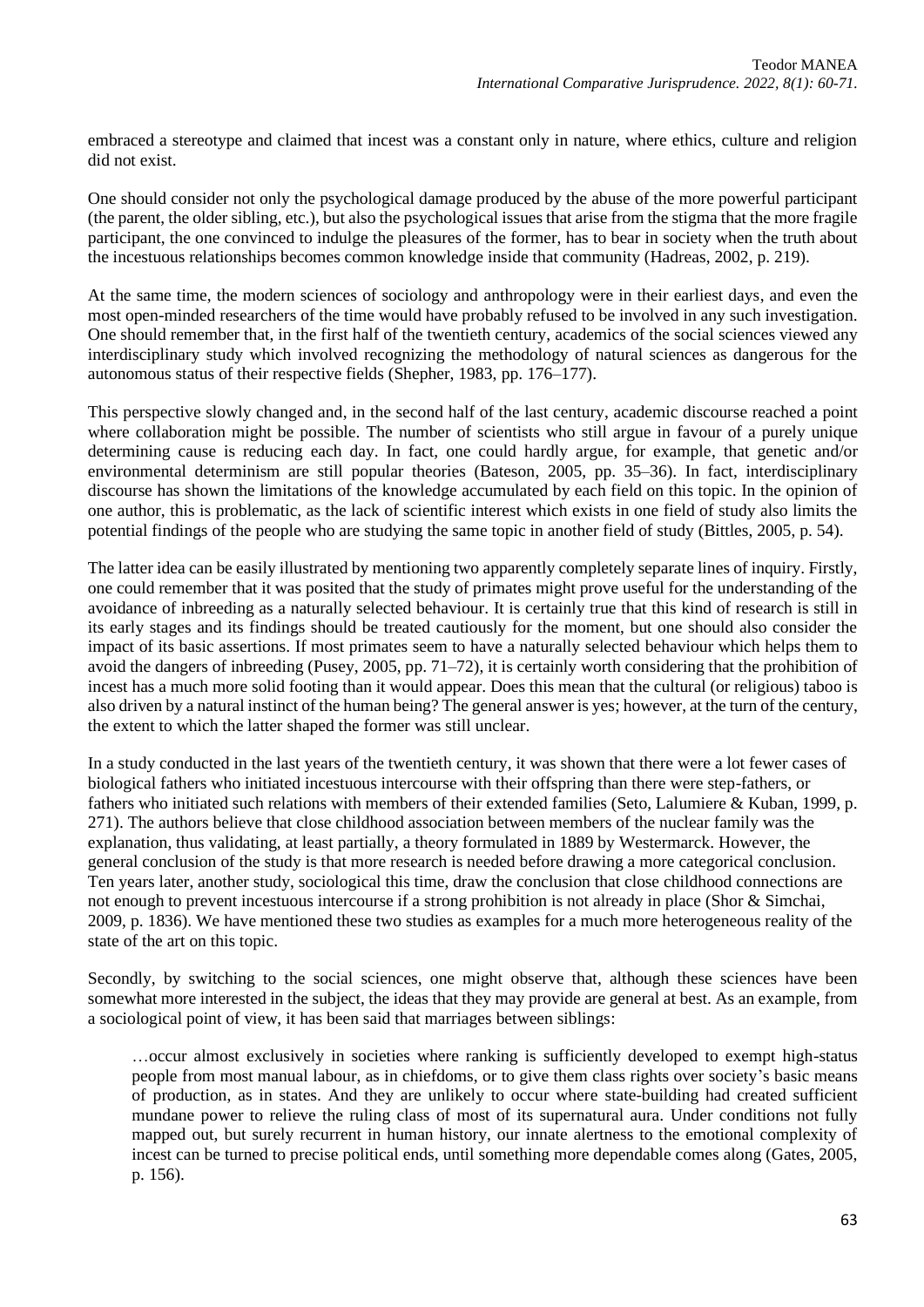This kind of perspective, which puts the accent on the social nature of prohibition, even if it completely ignores the biological and/or psychological drive, provides an important insight by adding another complex layer to a possible explanation of the phenomenon of incest.

Consequently, another way of looking at this problem is to take into consideration the two main products of the phenomenon in collective culture. On one hand there is incest avoidance: the ability, regardless of its disputed nature, of the human being to avoid endangering the future of its species by not getting involved in incestuous intercourse. On the other hand, one has incest taboos, which, regardless of their disputed nature, are social constructs which are passed between the members of a society in order to prevent the same thing: incestuous relations. Unfortunately, the literature shows that most researchers who conducted studies on this topic during the twentieth century, regardless of their specialization, favoured one aspect and completely ignored the other (Wolf, 2014, pp. 133–134).

We are of the opinion that the prolonged reluctance of European and North American scholars to tackle the issues of causality and the legal regulation of incestuous sexual relations between members of the nuclear family led to immature and incomplete legislation concerning this topic. As we are about to see, the Balkan states have embraced different approaches to the subject, but none of them are based upon extended multidisciplinary research.

Having said that, we can now proceed to the second section of our paper, where we will briefly present the manner in which the national legislators from the Balkans elected to criminalize some forms of incestuous relations, while searching for emerging patterns.

# **2. The criminalization of incest in South-Eastern Europe**

In the light of the information provided in the previous section, we can argue that, despite the fact that research on the subject of incest is still in its earlier stages, there are a few ideas with regard to which consensus may have already been achieved. Firstly, there is a strong medical argument against sexual intercourse between direct relatives, when and if such an intercourse leads to a pregnancy, as there is strong evidence that the child has a higher chance of having a severe medical condition as a result. Secondly, there is also a general consensus that most societies developed a taboo against incestuous relationships in one form or another, although there are notorious exceptions to this rule and the nature of those taboos is still very much disputed. Thirdly, the first two ideas are only applicable to incestuous relationships between members of the nuclear family.

If we are to accept that most of the countries which form the international community accept at least the validity of those three ideas, the fact that France, Spain, Russia, the Netherlands and some of the South American countries do not criminalize any kind of incestuous intercourse will certainly come as a surprise (O'Reilly, 2015, pp. 18– 19). We are of the opinion that this kind of legislative policy is hardly the result of one single main driver, such as conservatism (Russia may be a conservative country, but France is not) or radical progressiveness (France and Spain may be more progressive, but Russia is certainly not). Consequently, we would suggest that an individual explanation has to sort through extensive future research on each country, or at least each geographical and/or cultural area.

Therefore, we will try to contribute to any such future efforts by providing a brief insight into the similarities and differences which mark the provisions used by some of the national legislators from, or historically linked to, a relatively conservative region: the Balkans.

In relation to the Albanian Criminal Code, henceforth the A.C.C., we mention the fact that we have consulted the most recent official translation of the Albanian Criminal Code; however, one should take note that it was marked as a provisional translation.

Very much like the other normative acts cited in this paper, the A.C.C. stipulates the conditions under which incestuous relationships are to be criminalized; however, it does so under a more peculiar name: sexual or homosexual activity with consanguine persons and persons in a position of trust. Thus, according to Art. 106 of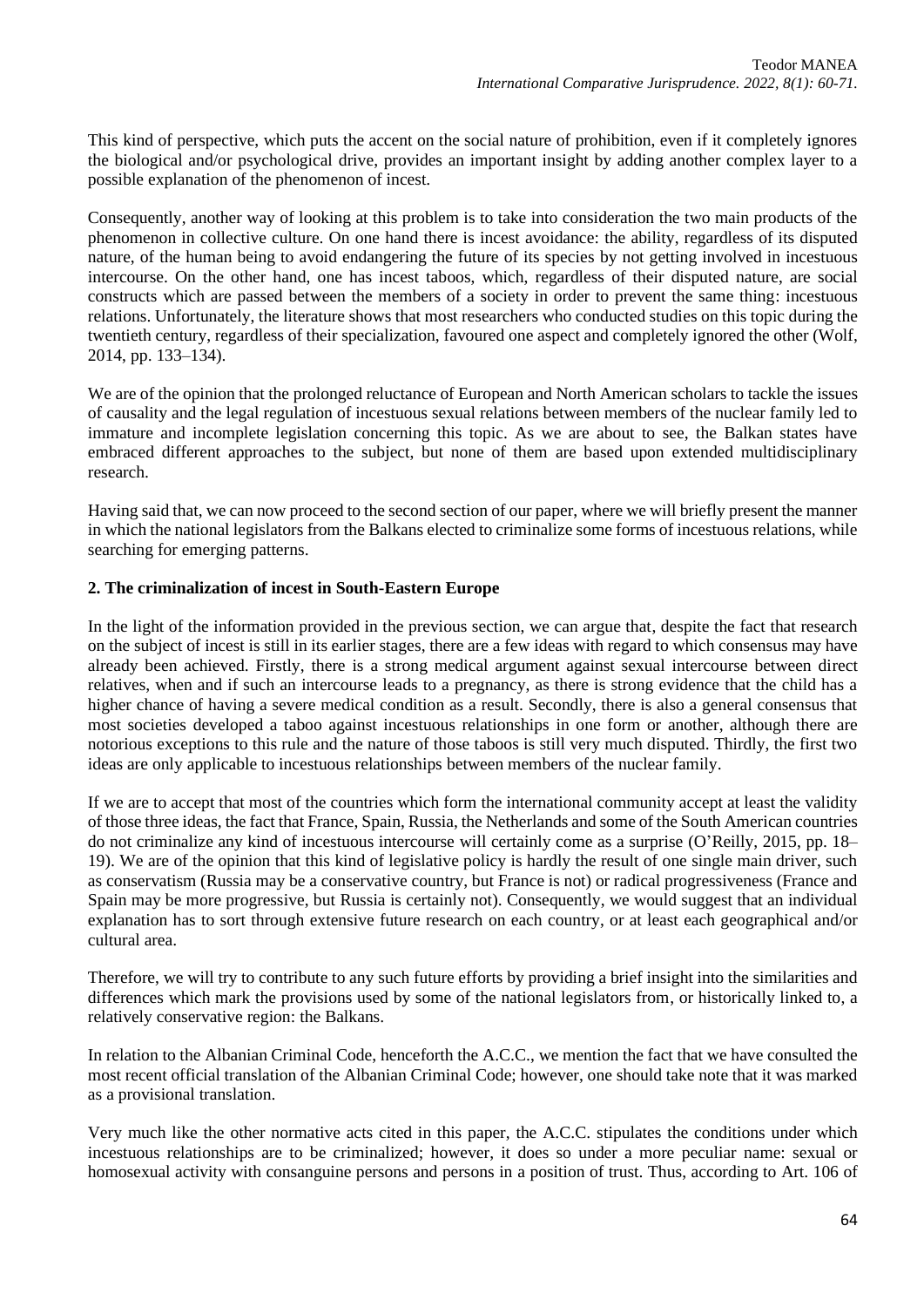this act, "engagement in the act of sexual or homosexual intercourse between parents and children, brother and sister, between brothers, sisters, between consanguine relatives in an ascending line or with persons in the position of trust or adoption" is considered an offence and may be punished by imprisonment up to seven years.

Art. 106 of the A.C.C. is an excellent example to start with, as it shows how a national legislator might prefer to criminalize different forms of incestuous intercourse for different reasons. As we have previously stated in the first section of this paper, there is a general consensus that sexual intercourse between direct relatives is dangerous as it raises the risk of serious health issues for the offspring. Actually, in the case of inbreeding between direct relatives (some authors also call them primary relatives, but for the purposes of this paper, we will keep utilizing the term "direct relatives", as it is also commonly used in the English translations of the national Criminal Codes), the excess death-plus-major-defect rate is raised by 20 to 40 percent (Wolf, 2014, p. 134). However, this fact would not explain neither the criminalization of homosexual intercourse between direct or indirect relatives, nor the criminalization of sexual intercourse between the person who adopts (or one of their direct or indirect relatives) and the person who is adopted. Neither of these latter cases justify any kind of physiological health issues. However, as we are about to see, similar kinds of provisions have been adopted by most of the countries included in our brief study. Moreover, this kind of reasoning should not be surprising, as the very idea of justice is far from being extremely clear (Constantinescu-Mărunțel, 2020, pp. 70–71). At the end of this section, we will try to explain this one constant in light of the information provided in the first section.

In relation to the Austrian Criminal Code, henceforth the O.C.C., we should mention that we have consulted the Romanian translation of the Austrian Criminal Code, as we were unable to find a trustworthy source for an English or French translation. We took into consideration the fact that the Romanian translation is the result of an official project of the Romanian Ministry of Justice, in the context of which authorized translators were employed to translate into Romanian the Criminal Codes of all the members of the European Union.

The O.C.C. also provides for a definition of the offence of incest in Art. 211, which has four distinct paragraphs. According to dispositions set out by the first paragraph, a person may be prosecuted for incest if they engage in sexual intercourse with a direct relative, whether with an ascendant or with a descendant. If they are found guilty, then the court may sentence them to imprisonment up to one year or to pay a fine up to 720 daily penalties.

One should not believe that the penalty chosen by the Austrian federal legislator for this offence is a mild one just because it allows the courts to make a choice between imprisonment and a criminal fine. It is true that this would be the obvious conclusion if we were to compare the upper limit of the imprisonment term provided for by Art. 211 par. (1) of the O.C.C. with the upper limit of the imprisonment term provided for by Art. 106 of the A.C.C. However, we should point out that the Austrian legislator elected to set the same system of penalties for the basic version of manslaughter, pursuant to Art. 80 par. (1) of the O.C.C. At the same time, one should also notice that the court is allowed to impose a great number of daily penalties. In Austria, the amount of a daily penalties, pursuant to Art. 19 par. (2) of the O.C.C., ranges between 4 and 5000 euros, and is to be determined by the court in accordance with the circumstances of the case. Under those circumstances, we believe that the Austrian system of penalties for the offence of incest may also be considered harsh.

The second paragraph of Art. 211 criminalizes the act of the person who instigates one of their descendants to engage in sexual intercourse with the perpetrator. As this is, in fact, an act of inciting incestuous relations, one could expect that the Austrian legislator would have set out a more forgiving system of penalties. However, this is not the case. In fact, the penalty for this specific form of instigation is imprisonment up to three years. If we are to consider that imprisonment is regarded in general as a more severe form of punishment than a criminal fine, we could argue that Art. 80 par. (2) of the O.C.C. provides for an aggravated form of incest.

Art. 80 par. (3) of the O.C.C. provides for an attenuated form of incest. In this case, the Austrian legislator elected to criminalize the act of the person who engages in sexual intercourse with their sister. Taking into account that such conduct may be punished by imprisonment up to 6 months or by up to 360 daily penalties, we would suggest this means that, in the eyes of this legislator, incestuous intercourse between indirect relatives is less serious than incestuous intercourse between direct relatives.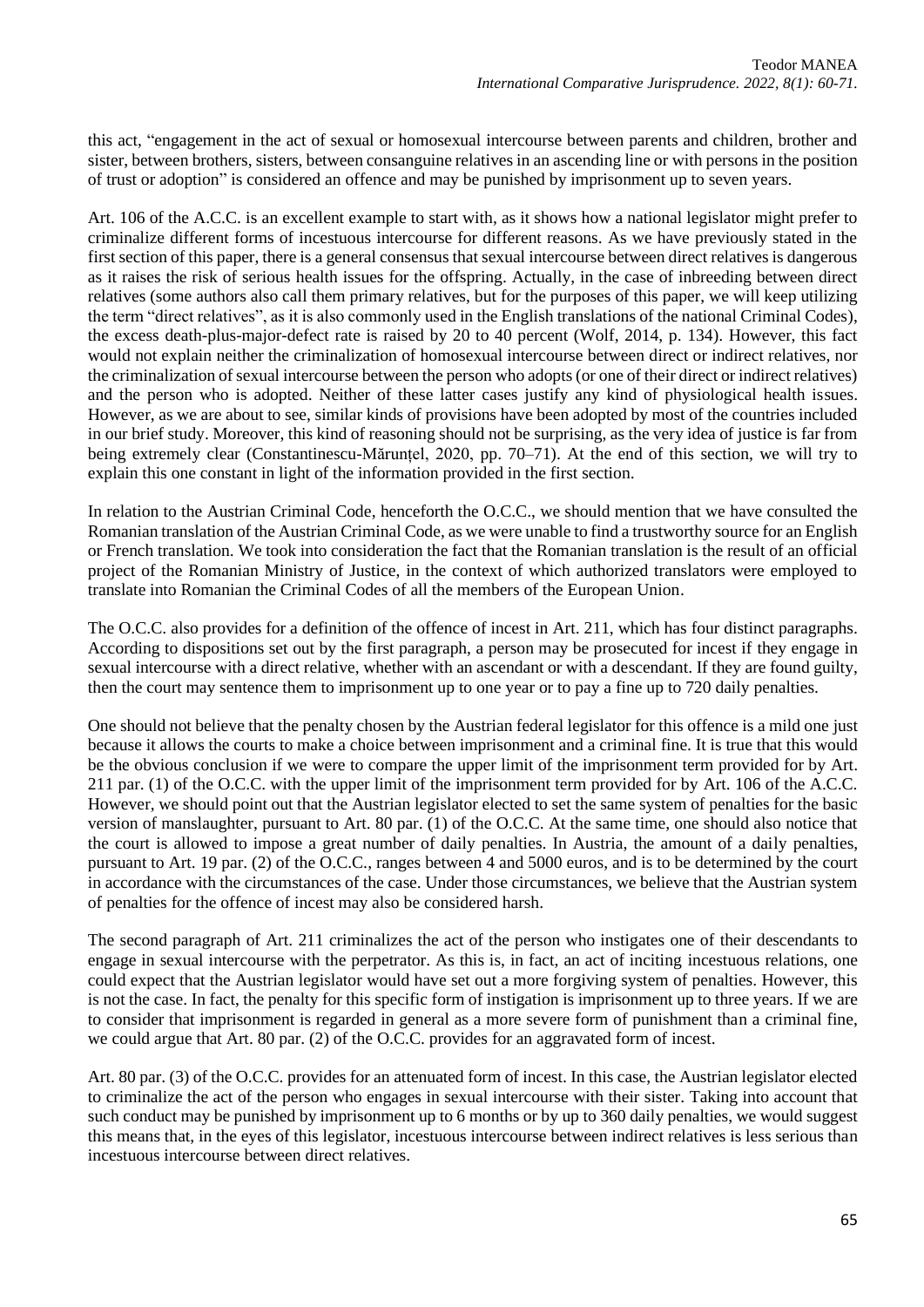In any case, pursuant to the fourth paragraph of the same article, a person who was under 19 years old when the offence was committed shall not be punished if they were instigated to do so. This means that, under these specific circumstances, a person otherwise criminally accountable will not be prosecuted and convicted, even if it has been proven that they committed the offence.

Given the fact that Bosnia and Herzegovina are a federation, similar norms may be found in normative acts adopted by the states which form the federation. We are not going to conduct an in-depth analysis of the all the relevant Bosnian legal provisions, as that would mean that this paper would have to become much too long. Therefore, for the moment, we are going to limit ourselves to presenting the federal criminal dispositions. One should also take note that we were unable to find any official translation of this code into English or French, therefore we have used an unofficial consolidated version, but from the most reputable source we could find.

The Criminal Code of the Federation of Bosnia and Herzegovina, hereinafter the B.H.C.C., also includes several provisions dedicated to the criminalization of incestuous relations. Specifically, Art. 213 of this normative act includes one basic form and two aggravated forms of this offence. In its basic form, the offence of incest may have been committed by "whosoever has sexual intercourse, or commits sex acts tantamount to sexual intercourse, with a lineal relative or a sibling". A person convicted pursuant to Art. 213 par. (1) may be punished by a fine or by imprisonment for a term of no less than 6 months and no more than two years. By a lineal relative, one understands a direct (primary) relative, either a descendant or an ascendant. Therefore, one could notice that Art. 213 par. (1) of the B.H.C.C. criminalizes a larger sphere of conducts than, for example, Art. 211 par. (1) of the O.C.C.

Prior to the presentation of the two aggravated forms of this particular offence, one should know that the B.H.C.C distinguishes between the notions of juvenile and child. Pursuant to the dispositions of Art. 2 par. (13), a juvenile is a person who has not reached the age of eighteen years. A child, pursuant to the dispositions of par. (12) of the same article, is a person who has not reached fourteen years of age. Therefore, in Bosnia and Herzegovina, according to the criminal law, a person is to be considered a child from the moment of their birth and up to the last moment until they turn fourteen. From the moment a person reaches fourteen years of age and up to the last moment before they turn eighteen years of age, they are considered a juvenile.

If the national legislator creates such thresholds, more often than not, an offence committed against a juvenile is considered more serious than the same offence committed under the same circumstances against an adult. Likewise, an offence committed against a child would be considered more serious than the same offence committed against a juvenile.

On that matter, it should be noted that we do have some reservations in relation to this manner of distinguishing between the severity of one offence in comparison with another. Although we do agree that an offence committed against a minor should be considered more serious than the same offence committed against an adult, we think that one should create differences between minors based on their age. We see no clear advantage in creating such differences in a general manner, for the entire Criminal Code. If there is a need to differentiate between victims based on their age in a very specific circumstance, we believe it would be better to simply introduce a set of special norms for that case.

The first aggravated form of the offence of incest, according to the second paragraph of Art. 213 of the B.H.C.C, is the perpetration of the same acts between the same categories of persons, with one major difference. This time, the perpetrator commits the offence with a juvenile. The same applies for the second aggravated form of the offence, pursuant to Art. 213 par. (3), but, in this instance, the perpetrator commits the acts with a child. As expected, the first aggravated form is sanctioned less severely than the second: imprisonment for a term of between one and five years, pursuant to Art. 213 par. (2), and imprisonment for a term of between two and ten years, pursuant to the third paragraph, respectively.

Bulgaria is one of the most northern states in the Balkans, and its legislator has also elected to include the offence of incest in its Criminal Code. According to Art. 154 of the Bulgarian Criminal Code of 1968 (with amendments up until 2017) henceforth the B.C.C., incest is defined as "sexual intercourse between relatives in ascending and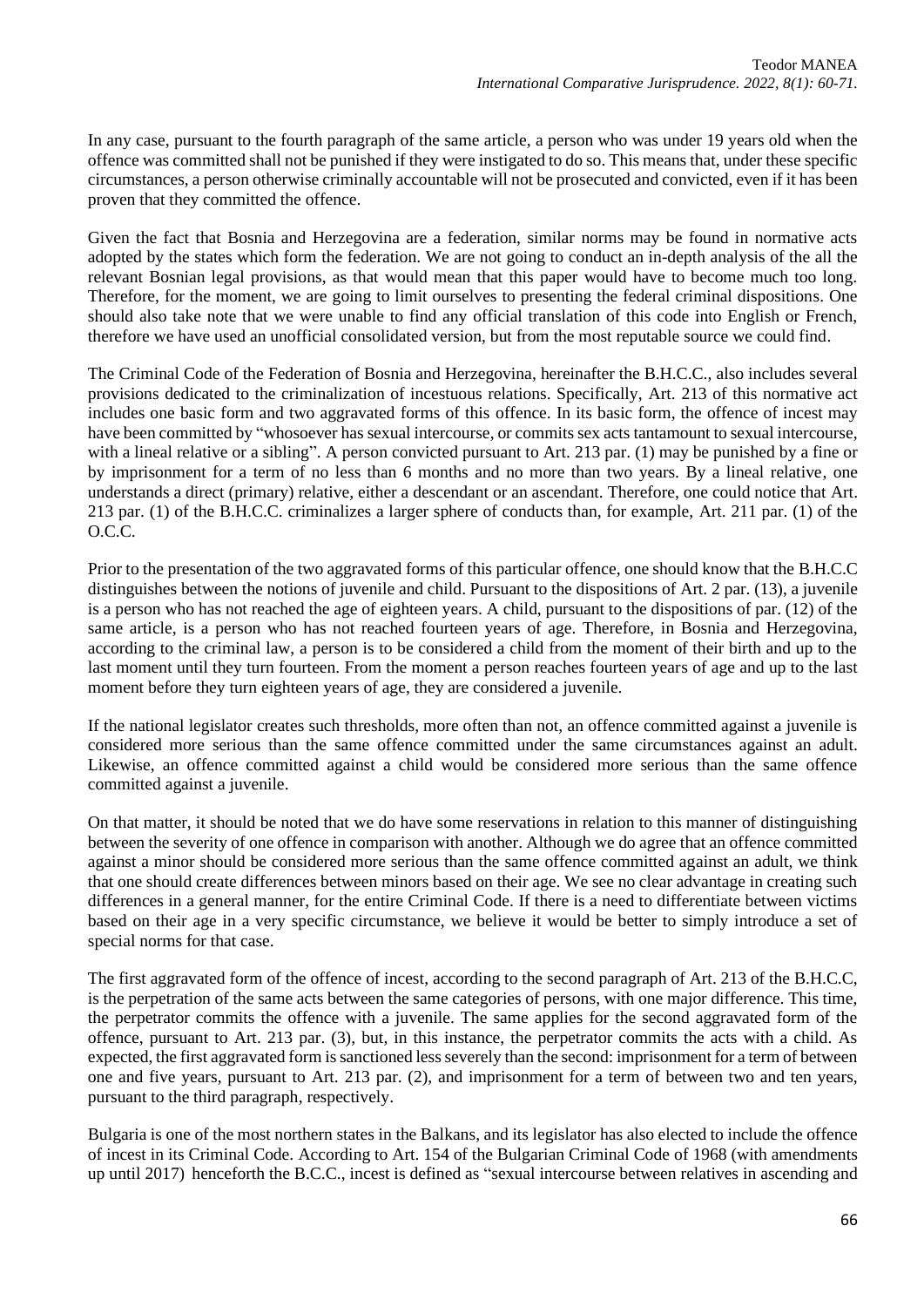descending line, between brothers and sisters, and between adopters and adopted persons". The penalty for committing any one of these acts is imprisonment for up to three years for both participants.

One can easily see that Art. 154 of the B.C.C. and Art. 106 of the A.C.C. have been drafted in a very similar manner, in the sense that both are an expression not only of the medical concerns regarding the effects of incestuous intercourse on potential offspring, but also of the taboos and stereotypes which forbid any kind of sexual activity between members of the same nuclear family, regardless of whether they are blood relatives or not. As we are about to see, the same may be said about the relevant provisions adopted by the Croatian legislator.

The Croatian Criminal Code of 2011, henceforth the C.C.C., has one of the most lenient attitudes towards the offence of incest, which is defined by the provisions of Art. 179 par. (1). The Croatian legislator decided that such acts may be punished with imprisonment not exceeding 1 year. Accordingly, the offence may be committed by "whoever engages in sexual intercourse or an equivalent sexual act with a relative by blood in direct line, a brother, sister, half-brother or half-sister, by blood or by adoption". The second paragraph of the same article establishes that a participant to the commission of the act who was a child at that moment, that is to say that the child was under 18 years old, is not to be punished.

However, one could also consider the option of differentiating between the versions of incest by qualifying each of them in a different manner. Pursuant to Art. 199 par. (1) of the Hungarian Criminal Code of 2012 henceforth the H.C.C., "any person who engages in sexual activities with their relative in direct line is guilty of a felony", and they may be punished by imprisonment not exceeding three years. It may be noted that the Hungarian legislator opted to expressly stipulate that, under these circumstances, the acts of the perpetrator(s) constitute a felony. At the same time, pursuant to the second paragraph of the same article, "any person who has sexual intercourse with his or her sibling shall be punishable for a misdemeanour". Consequently, the punishment for the latter conduct is less severe, the judge having the right to impose imprisonment not exceeding two years.

Given what we have seen so far, it is certainly interesting that a national legislator from this geographical area would elect to differentiate between the forms of incest based on how closely related the perpetrators are. However, if we are to consider the information provided in the first section of this paper, it is to be expected for a European country to establish that sexual intercourse between siblings is a less severe breach of the law than sexual intercourse between relatives in a direct line. After all, countries such as Hungary and Austria are simply transposing within their legislation the various degrees of severity which have characterized incest taboos for centuries.

Even more so, pursuant to Art. 199 par. (3), if one of the perpetrators is under the age of 18 years and if said person is a descendant of the other perpetrator(s), the former will not be punished. This is not instituting a ground for exemption from criminal responsibility, but it allows the authorities to adopt a much more lenient attitude towards minors in a circumstance which is extremely sensible for all the parties which have been involved. If the descendant is a minor, this means that at least one of their ascendants has convinced them that they should engage in sexual intercourse. In such a situation, even if the minor is old enough to understand the implications of such an act, they might have been easily convinced otherwise, given the already intimate relationship existing between them as members of the same nuclear family.

The Romanian Criminal Code, henceforth the R.C.C., adopts a "classical" attitude in relation to the offense of incest. According to the provisions of Art. 377, the act is defined as "sexual intercourse with consent, between persons related in direct line or between siblings". However, if we are to compare the system of penalties adopted by the Romanian legislator with what we have discovered from consulting the criminal legislation of other countries from the same region, we would be inclined to believe that the former is rather severe. Pursuant to the same norm, the offense of incest is punishable in Romania by no less than 1 and no more than 5 years of imprisonment.

However, it should be noted that Romania, unlike Albania, for example, does not criminalize incestuous relations between members of the same nuclear family if the nature of those relations is homosexual (Udroiu, 2019, p. 742). This would reflect a shy and self-conscious attempt on the part of the Romanian legislator in 2014 to break away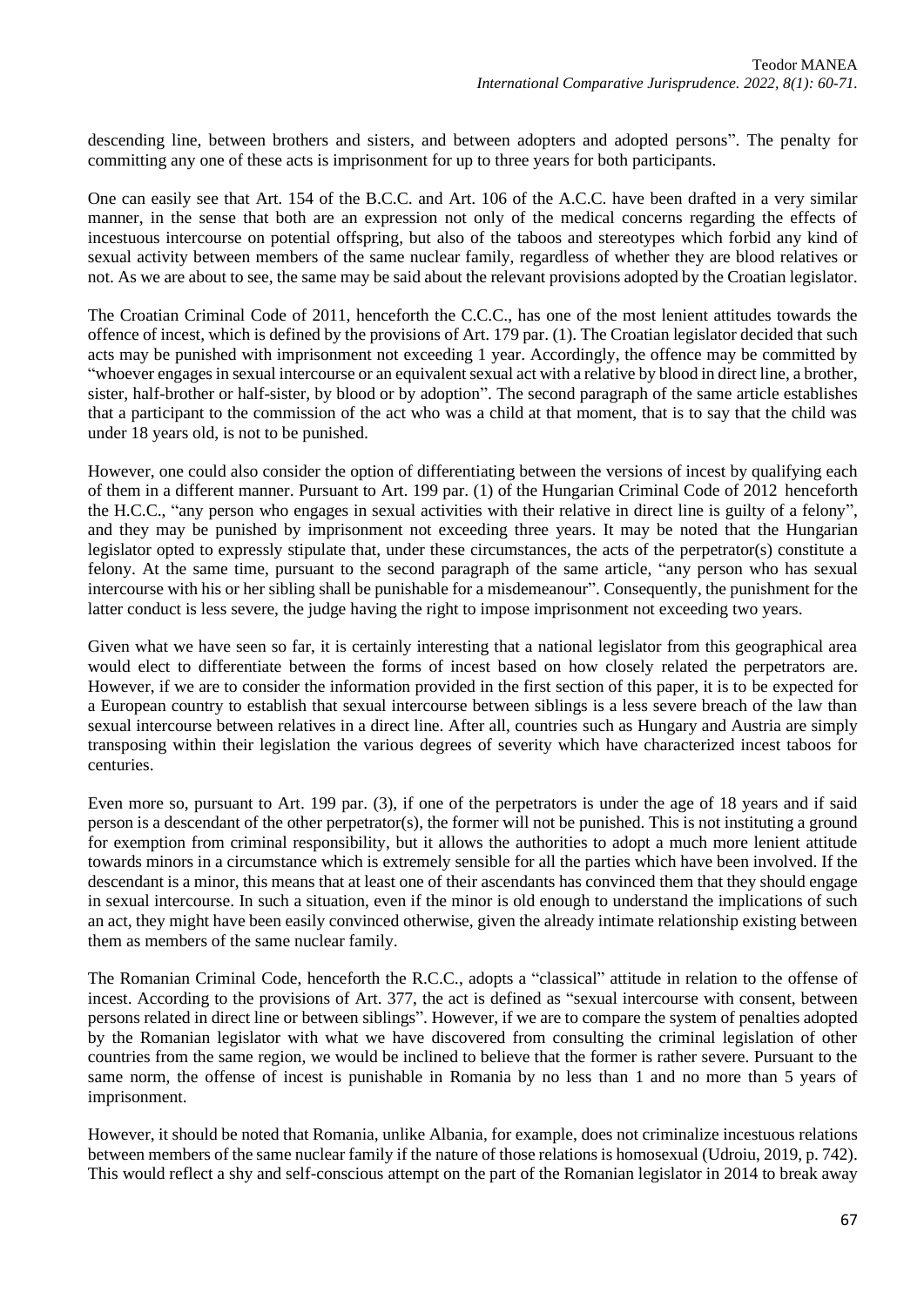from the stereotypes and taboos of the old world, while not upsetting the more conservative part of Romanian society. As a result, even if it is not explicitly mentioned by the text of the law, and even if most Romanian literature criticizes this option, Art. 377 of the R.C.C. also covers homosexual incestuous relations between members of the same nuclear family (Trandafir, 2019, p. 473).

In comparison with the other national legislators presented in this paper, the Serbian legislator in its criminal legislation includes the narrowest definition of incest. According to Art. 197 of the Serbian Criminal Code of 2005 (with amendments until 2013) henceforth the Sr.C.C., the offense may have been committed when it is proven that an adult engaged "in sexual intercourse or an act of equal magnitude with an underage relative by blood, or an underage sibling". If the perpetrator is convicted, then the court may apply a punishment with imprisonment of six months to five years. Regarding this point, one should also remember that in many cases of incestuous sexual intercourse between direct relatives, the non-participating spouse of the ascendant plays an important role by ignoring the relation or by tolerating it (Ricker, 2006, pp. 37–40).

As we have already seen, this is easily one of the most severe punishments stipulated by a national legislator from this geographical area for this offense, at least if we are to compare it with the penalties imposed for the basic forms of this offense in other states.

It might be useful to note at this point that the Slovenian authorities have defined incest in the same manner, whilst electing to impose a much more lenient punishment. Pursuant to Art. 195 of the Slovenian Criminal Code of 2008, henceforth the Sl.C.C., "an adult who has sexual intercourse with an underage lineal relative or underage brother or sister shall be sentenced to imprisonment for not more than two years".

While we have presented the relevant norms and their corresponding formal expressions in the normative acts, it should be stressed out that the definitions of incest used by the national legislators previously mentioned are the product of various theories, taboos, social practices and stereotypes which were relevant at the beginning of the twentieth century. One should also consider that sometimes the incest taboo functions inversely. If the social ties of a family are important for the very survival of the entire community, the taboo incest appears in order to force families to enter into marriage unions, even if the community does not have a problem with what an incestuous relationship actually entails (Hadreas, 2002, p. 219).

The legal traditions and philosophies of these states, which are mostly conservative, prevented any kind of update. This in an era in which sociology and anthropology discovered that all of the theories which were posited during the first sixty or seventy years of the twentieth century were unable to provide a sufficiently coherent explanation for the various types of voluntary incestuous relations (Schepher, 1983, pp. 177–178).

Having said all of this, we may proceed to conducting a short review of Romanian jurisprudence on the matter, which should allow us to assess whether the norms presented above are a simple archaic remnant or are actually applied by public authorities with the (at least tacit) support of the public.

# **3. Incest in Romanian jurisprudence**

As we have previously indicated, the criminalization of certain voluntary incestuous relationships was preserved by the Romanian legislator in 2014, when a new Criminal Code was adopted in this country. Pursuant to the dispositions of Art. 377, if direct relatives (e.g., mother and son) or siblings engage in sexual relations, this is an offence punishable by one to five years of imprisonment.

On the 4th of November 2021, the Oradea Court of Appeal decided that a man who engaged in sexual intercourse with his daughter several times between the 26th of January 2018 and the 4th of February 2018 had committed the offence of incest, pursuant to the dispositions of Art. 377 of the Romanian Criminal Code, and sentenced him to 1 year and 6 months of imprisonment. Through the same decision, the daughter was sentenced for the same offence to 8 months of imprisonment, but the court elected to postpone the execution of the punishment, pursuant to the dispositions of Art. 83 par. (1) of the Criminal Code.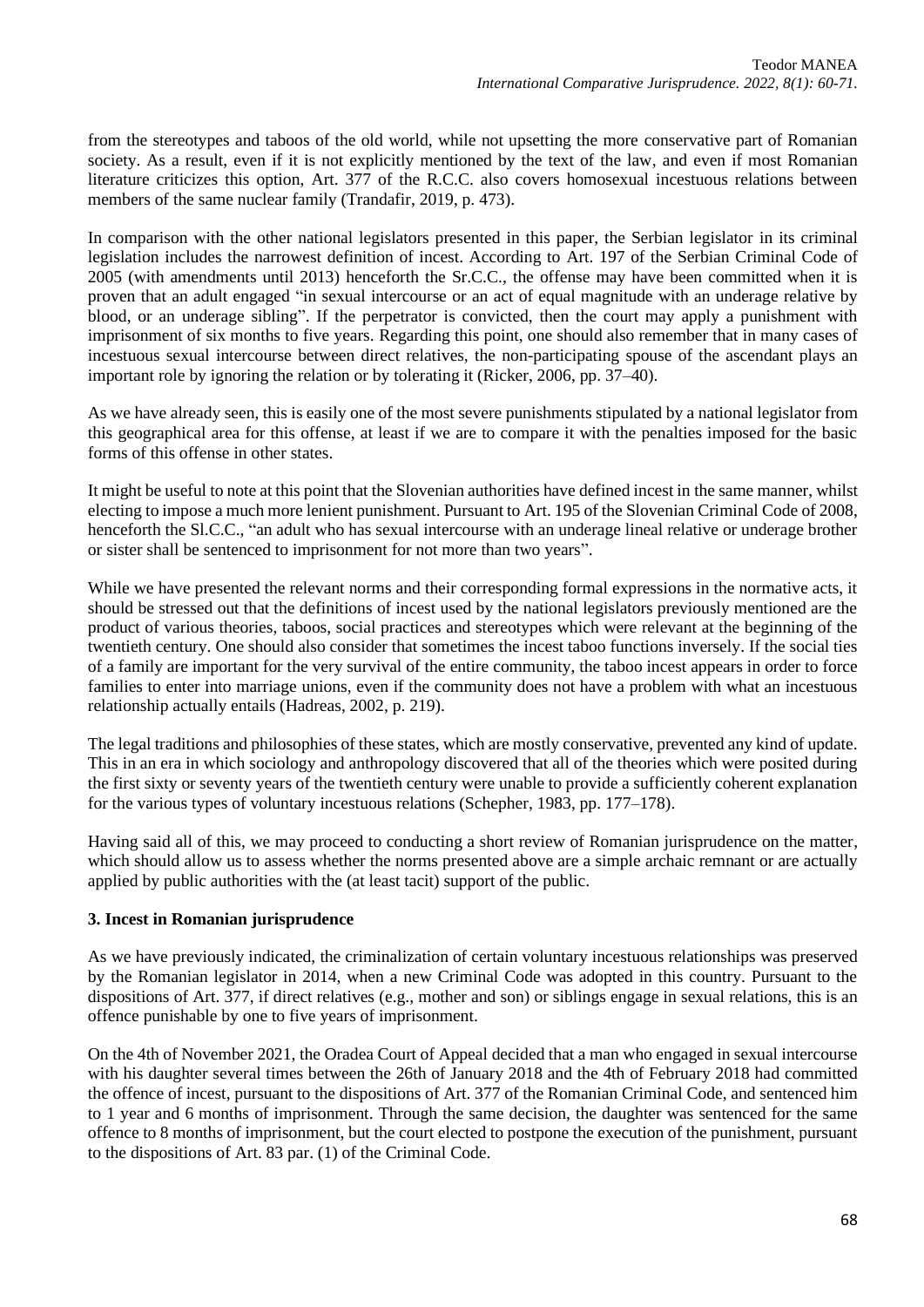In the same vein, the Ploiești Court of Appeal ruled that a man who engaged in voluntary sexual intercourse with his daughter (sixteen years old at the time) committed both the offence of sexual intercourse with a minor (Art. 220 of the Criminal Code) and the offence of incest (Art. 377 of the Criminal Code). It should be mentioned that the daughter became pregnant as a result of repeatedly engaging in sexual intercourse with her father, and she gave birth to a healthy child which she then abandoned to the care of the public authorities. The father was sentenced to a total of 24 months of imprisonment, of which 20 months was for the offence of sexual intercourse with a minor and 12 months was for the offence of incest (reduced to 4 months pursuant to the dispositions of Art. 38 par. 2 of the Criminal Code).

We could, of course, continue to provide the reader with several examples of similar court rulings from each year prior to 2021, but the building of such an extensive archive within the limits of this paper is hardly necessary. The simple fact is that Romanian courts judge dozens of incest-related cases each year, many of those resulting in convictions of months, if not years, of imprisonment, especially when minors are involved. Therefore, one could argue that the dispositions of Art. 377 are being consistently applied in Romania.

The fact that the Romanian public authorities have a constant policy of reporting, prosecuting and condemning the perpetrators of the offence of incest is also visible in the jurisprudence of the Romanian Supreme Court. The latter decided in 2021 that these specific trials could be optimized if the corroborated interpretations of certain norms from the Romanian Criminal and Civil codes were changed. Therefore, the Romanian High Court of Cassation and Justice, hereinafter the Romanian Supreme Court or ICCJ, ruled that the criminal courts are competent to judge if there is a direct biological link between the alleged perpetrators of the offence of incest, even if, pursuant to the dispositions of the Civil Code, this preliminary problem should have been sent to a civil court. The intent of the Supreme Court was to interpret the legal dispositions in such a manner as to, in effect, optimize the criminal trials where such deeds are judged.

That being the case, we should highlight that, at least in Romania (but we would not be surprised if this were true for the countries that were mentioned in the previous sections), the following three aspects of the phenomenon have to be accepted:

1) The national legislator recently considered that the criminalization of incest is still necessary, and that such a criminal policy adequately reflects the moral and/or religious values of the majority of its citizens; therefore, it included/retained the definition of the offence of incest in the newest version of the Criminal Code;

2) The public authorities are constantly reporting, prosecuting, judging and even convicting people who committed the acts criminalized under the legal definition of incest;

3) The public does not interfere with this process and there is no significant public pressure to decriminalize these voluntary incestuous relations.

However, none of the three points mentioned above are the result of an acknowledged, informed and coordinated public debate on the subject. In our opinion, the validity of the Romanian criminal norms on the subject has to be seriously questioned, as this validity is not the result of a scientific, methodologically sound exercise, nor is it the result of a democratically tested public debate. The Romanian criminal norms regarding the prohibition of incestuous relations are, in our opinion, the result of a socially accepted inertia. In 2014, the Romanian Parliament simply elected to push aside a much-delayed subject. From a political point of view, the subject was too dangerous for MPs, so they voted for a "safe" option: to continue to implement a criminal policy which was dictated by the *socially, religiously and culturally acceptable perceived reality* of the beginning of the twentieth century.

Having said all that, we can proceed to the next and last section of our paper, where we will present the results of the analysis conducted up to this point.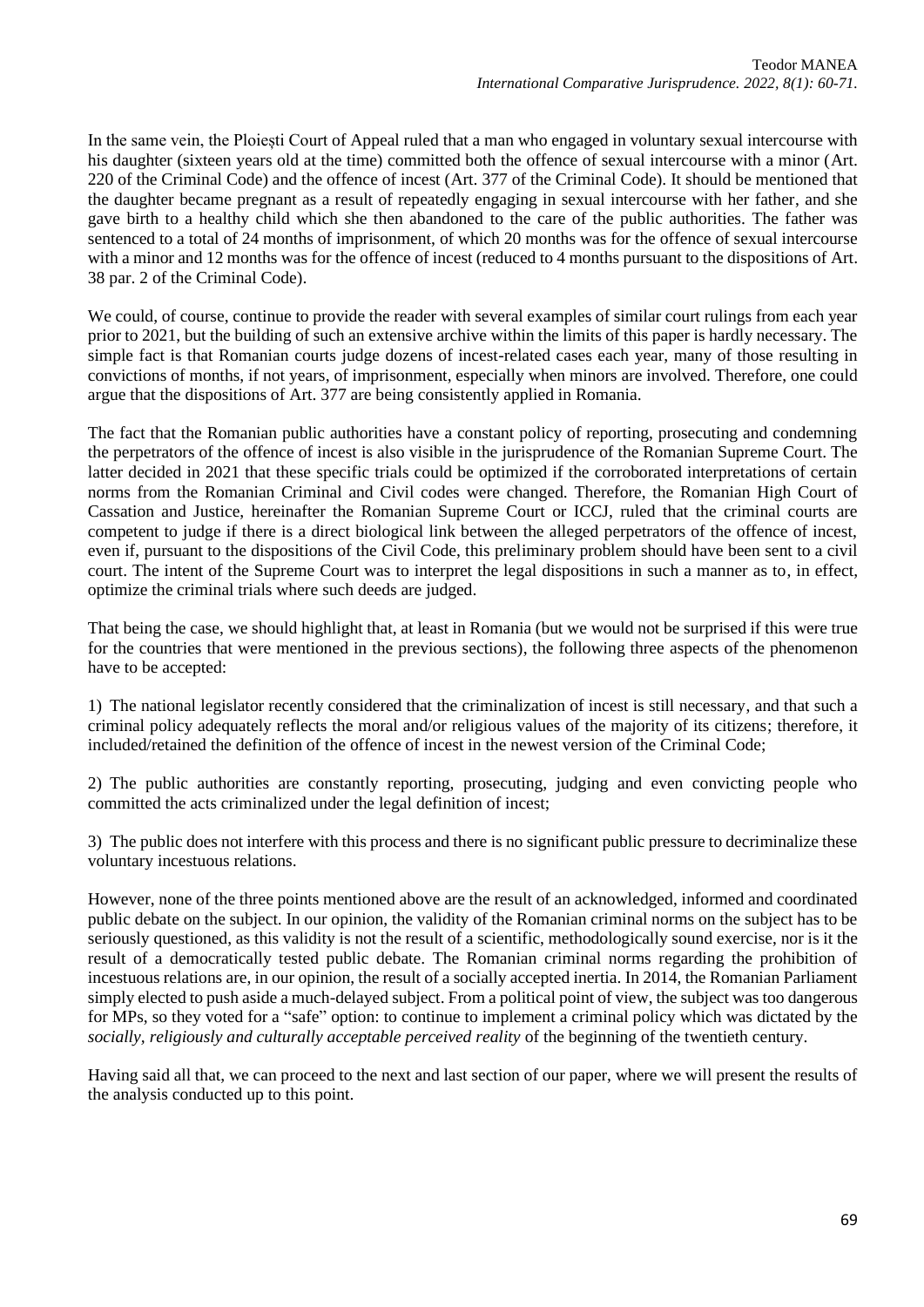## **Conclusions**

In the modern world, one would expect national legislators to adopt a more cautious attitude when criminalizing conduct such as that which is broadly termed incest. As we said at the beginning of this paper, we do believe that some forms of incestuous intercourse have to be criminalized: when and if strong scientific data shows that such conduits have negative effects for the entire society, or at least for an innocent third party. However, this is not the case in the Balkans or in the surrounding states. All of the states included in this study have criminalized some forms of incest; however, most ignored the clearly defined limits of what is dangerous from a scientific perspective, and elected to maintain to this day a set of provisions which is at least in part the expression of medieval cautionary tales.

In our opinion, when considering the validity of these norms as legal means aimed at the prevention of a harmful social phenomenon, i.e., incest, one should also check if they are the expression of the most recent findings with respect to that phenomenon.

Consequently, we going to end this paper with a division of the countries mentioned above according to four different criteria. We hope that this data will help other researchers in their future studies, as more research is clearly needed. As we have seen, the rationale currently used by the different national legislators is incomplete at best.

Firstly, it is interesting to note that all of the nine states included in this study have criminalized voluntary incestuous relations between direct relatives. However, one should take note of the fact that Serbia and Slovenia have criminalized such conduct only when one of the participants is a minor, probably in reference to the high probability of the presence of some form of child abuse in such cases. It should also be mentioned that Bosnia and Herzegovina elected to impose a much more severe punishment for those perpetrators who participate in incestuous intercourse with a minor.

Secondly, all of the states included in this study have criminalized voluntary incestuous relations between siblings. Albania, Bosnia and Herzegovina, Bulgaria, Croatia and Romania utilize the same system of penalties as they do for voluntary incestuous relations between direct relatives. Austria and Hungary have criminalized these relations; however, they included them in an attenuated form of the offense. Serbia and Slovenia have also criminalized these relations; however, only if such an act has been committed by one or more adults with a minor.

Thirdly, there are three states which criminalize voluntary incestuous relations between members of the same nuclear family even if they are not blood relatives: Albania, Bulgaria and Croatia.

Lastly, there is one country which criminalizes voluntary homosexual incestuous relations between members of the same nuclear family: Albania.

As a final remark, we are of the opinion that, irrespective of the medical arguments which may or may not support the idea that the criminalization of incest is or is not necessary in a contemporary and democratic society, this issue cannot and should not be analysed whilst ignoring the moral and/or religious views of the majority of the citizens of these countries. Therefore, if these norms exist and are being applied with the democratic support of citizens, in a context where no fundamental right of the perpetrators is suppressed, it is not our place to judge their validity solely on the basis of the existence or non-existence of otherwise neutral scientific arguments.

#### **References**

Archibald, E. (2001). *Incest and medieval imagination.* Oxford: Oxford University Press.

Arnhart, L. (2005). The incest taboo as Darwinian natural right. In Wolf, A., & Durham, W. (eds), *Inbreeding, incest, and the incest taboo: The state of knowledge at the turn of the century* (pp. 190–217). Stanford: Stanford University Press.

Bateson, P. (2005). Genetic aspects of inbreeding and incest. In Wolf, A., & Durham, W. (eds), *Inbreeding, incest, and the incest taboo: The state of knowledge at the turn of the century* (pp. 24–37). Stanford: Stanford University Press.